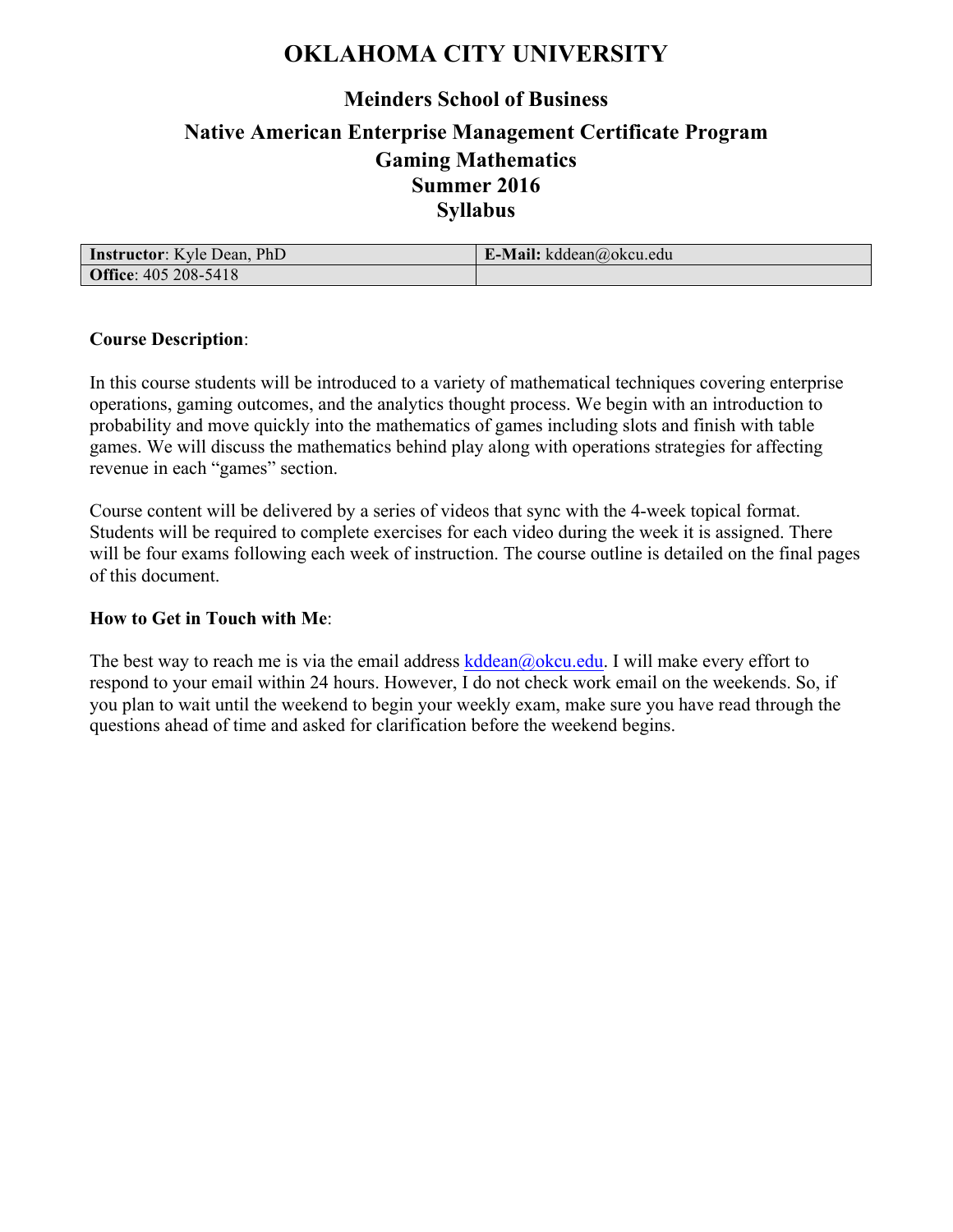### **Class Participation and Grading**:

Grades will be determined based on student performance in the following two areas:

| Exercises: | 60% |
|------------|-----|
| Exams:     | 40% |

A final "grade average" of 70% is required for passing.

For example, if you received 100% average on exercises and a 70% average on exams, your "grade average" would be:

 $0.6 * 100 + 0.4 * 70 = 88\%$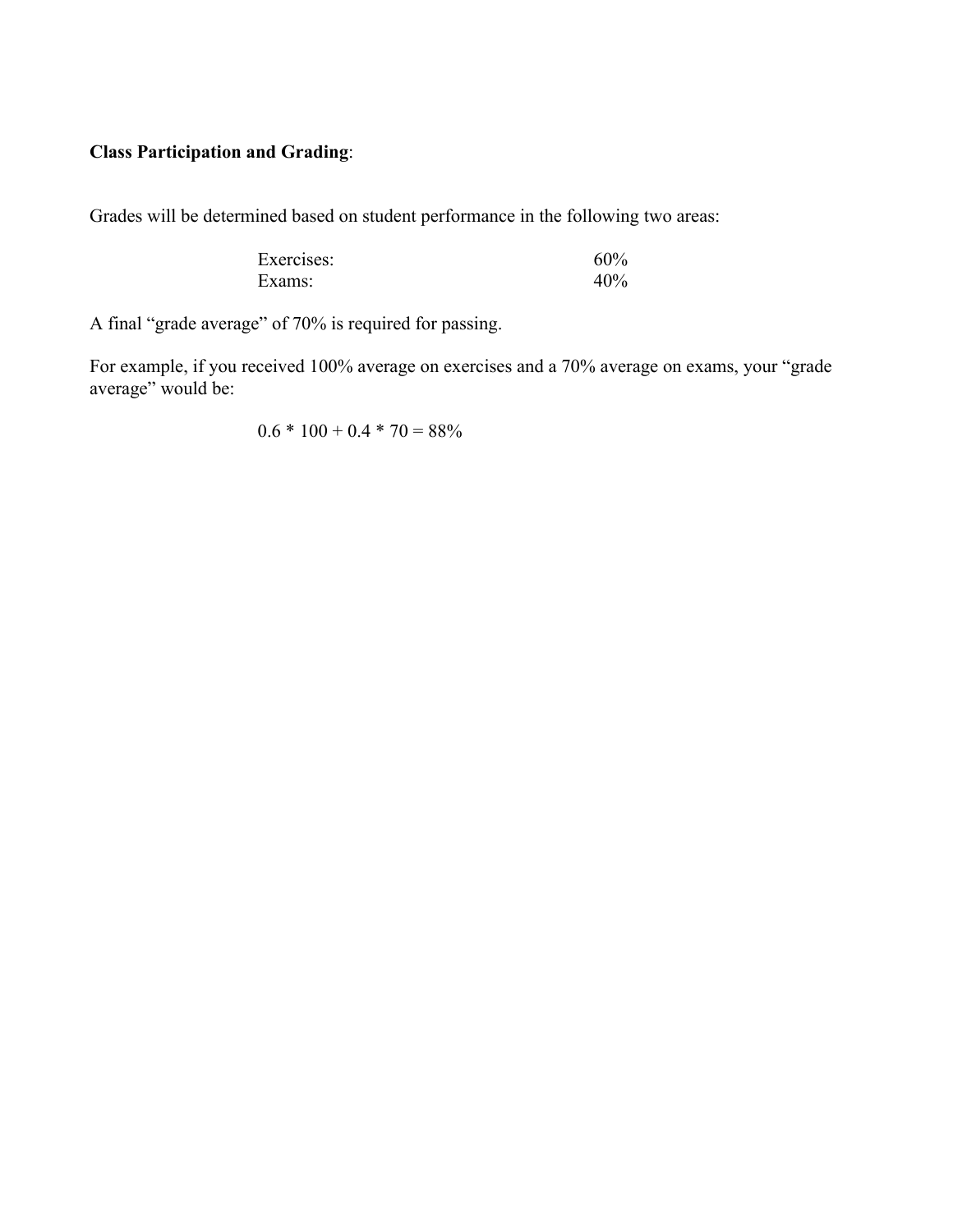| Introduction to Probability |                                      |                                                                                                                    |                                   |                                  |
|-----------------------------|--------------------------------------|--------------------------------------------------------------------------------------------------------------------|-----------------------------------|----------------------------------|
| Week                        | Content                              | Description                                                                                                        | Video                             | Exercises                        |
| 1                           | Probability<br>Intro                 | Introduction to basic probability<br>with simple coin flip example                                                 | Simple<br>Probability             | 1 - Simple<br>Probability        |
|                             | Rules and<br><b>Diagrams</b>         | 4 Probability rules and the<br>introduction of Venn Diagrams                                                       | Rules and Venn<br><b>Diagrams</b> | 2 - Rules and<br><b>Diagrams</b> |
|                             | Expected<br>Value                    | Calculation of expected value of play<br>and dollars required to ensure a<br>"fair game"                           | Expected<br>Payout                | 3 - Expected<br>Value            |
|                             | Probability,<br>Odds, and<br>Payouts | Understand the relationship<br>between calculated probability,<br>wager odds, and payouts.                         | Probability and<br>Odds           | 4 - Probability<br>and Odds      |
|                             | House Edge                           | Define the concept of House Edge<br>and understand how this advantage<br>affects probability, odds, and<br>payout. | House Edge                        | 5 - House Edge                   |
|                             | Exercise<br>Solutions                | Solutions to Module 1 Exercises<br>worked by me                                                                    | Exercise<br>Solutions             |                                  |
|                             | Terms                                | Glossary of Terms that coincide with<br>Module 1                                                                   |                                   |                                  |
| Exam 1                      |                                      |                                                                                                                    |                                   |                                  |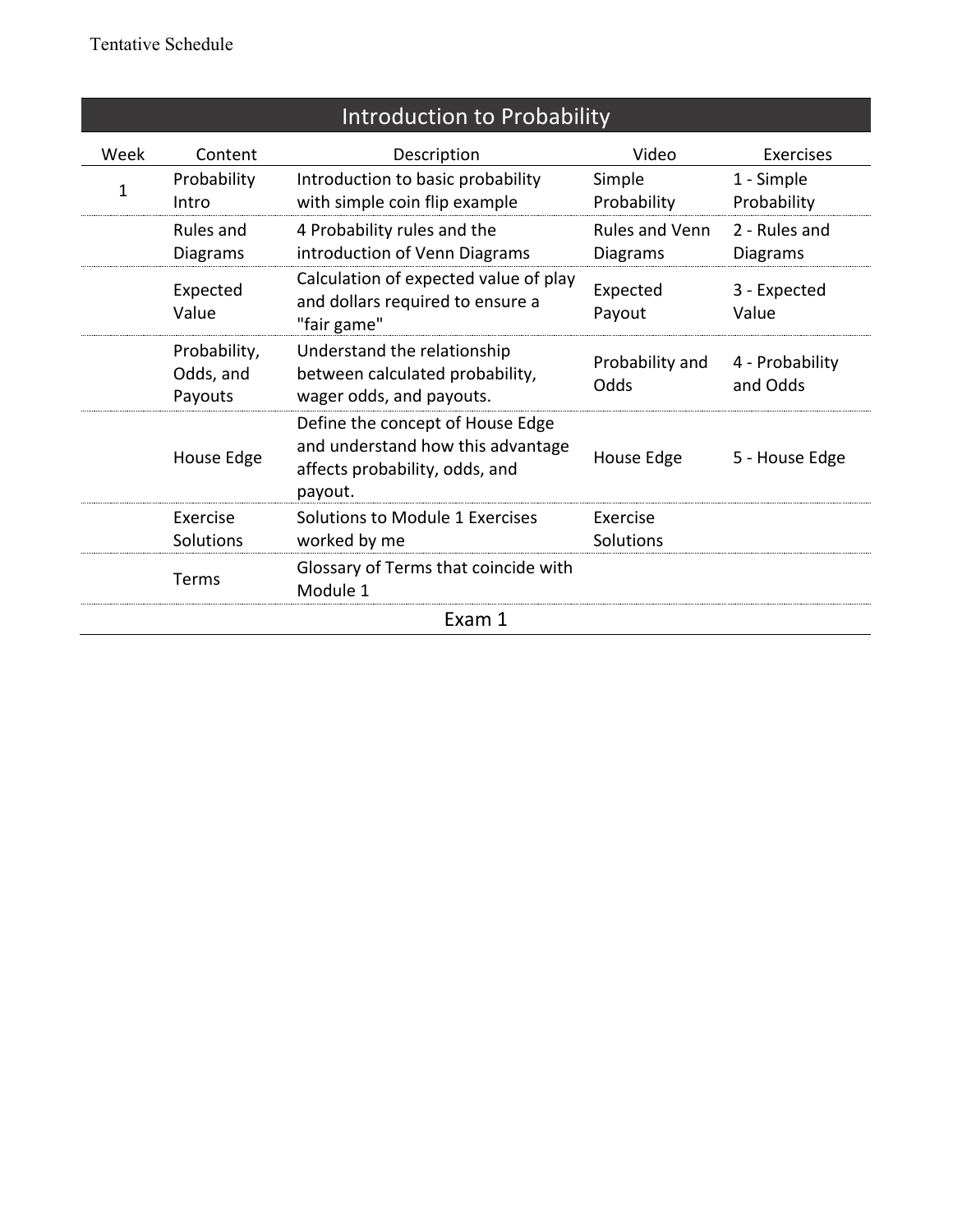| Slots Intro - Class 3 |                            |                                                                                                          |                                          |                                  |
|-----------------------|----------------------------|----------------------------------------------------------------------------------------------------------|------------------------------------------|----------------------------------|
| Week                  | Content                    | Description                                                                                              | Video                                    | <b>Exercises</b>                 |
| $\mathcal{P}$         | Class 3 Slots              | Define IGRA Classes and begin focus<br>on Class 3                                                        | Class 3 Gaming<br>Defined                | 1 - Terms and<br><b>Classes</b>  |
|                       | Class 3 Virtual<br>Mapping | Understand how Class 3 machines<br>use virtual mapping to calculate win<br>probabilities                 | Simple Machine<br><b>Virtual Mapping</b> | $2 - Class 3$<br><b>Machines</b> |
|                       | Par Sheets                 | Understand the basics of Par Sheets<br>and how they relate to the<br>machines on the floor               | Par Sheets                               | 3 - Par Sheets                   |
|                       | Progressives               | Introduce local and wide area<br>progressives. Define how payouts<br>work and strategy for enticing play | Progressives                             | 4 - Progressives                 |
|                       | Exercise<br>Solutions      | Solutions to Module 2 Exercises<br>worked by me                                                          | <b>Exercise Solutions</b>                |                                  |
| Exam 2                |                            |                                                                                                          |                                          |                                  |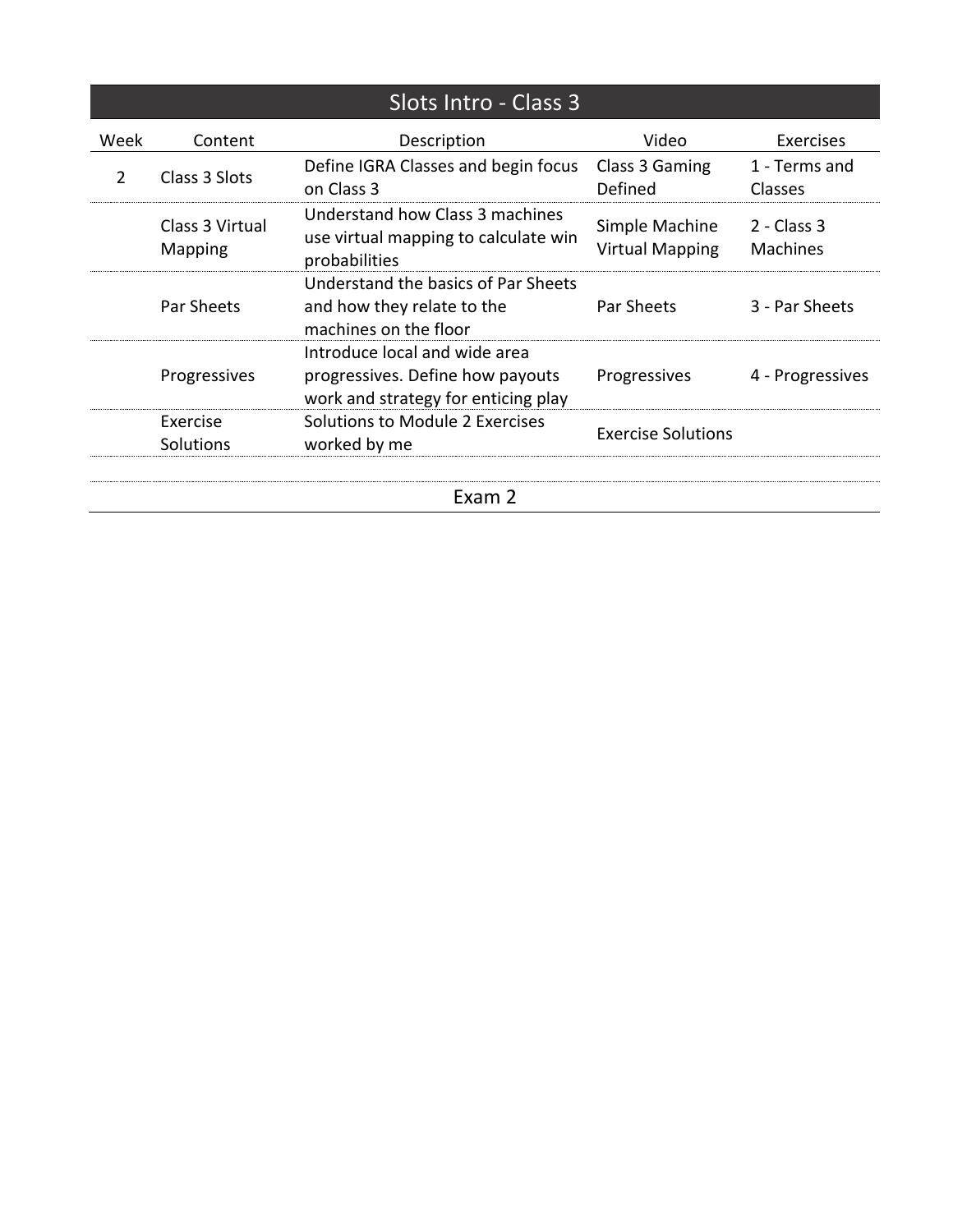# Class 2 Slots and Slots Performance

 $\overline{\phantom{a}}$ 

| Week | Content                              | Description                                                                                        | Video                                                       | Exercises                         |
|------|--------------------------------------|----------------------------------------------------------------------------------------------------|-------------------------------------------------------------|-----------------------------------|
| 3    | Class 2 vs.<br>Class 3               | Define the difference between Class<br>2 and Class 3                                               | Class 2 vs. Class 3                                         | $1 - N/A$                         |
|      | Lines,<br>Wagers, Basic<br>Mechanics | Understand the operation basics for<br>Class 2 (Server Based) and specify<br>how payouts work      | Lines, Wagers,<br><b>Basic Mechanics</b>                    | $2 - Class 2$<br><b>Mechanics</b> |
|      | Slots<br>Performance                 | Discuss Theoretical, Actual, and<br>Metered Win. Introduce comparison<br>of each and implications. | Slots Performance -<br>Key Performance<br><b>Indicators</b> | $3 - Slots$<br>Performance        |
|      | Exercise<br>Solutions                | Solutions to Module 3 Exercises<br>worked by me                                                    | <b>Exercise Solutions</b>                                   |                                   |

Exam 3